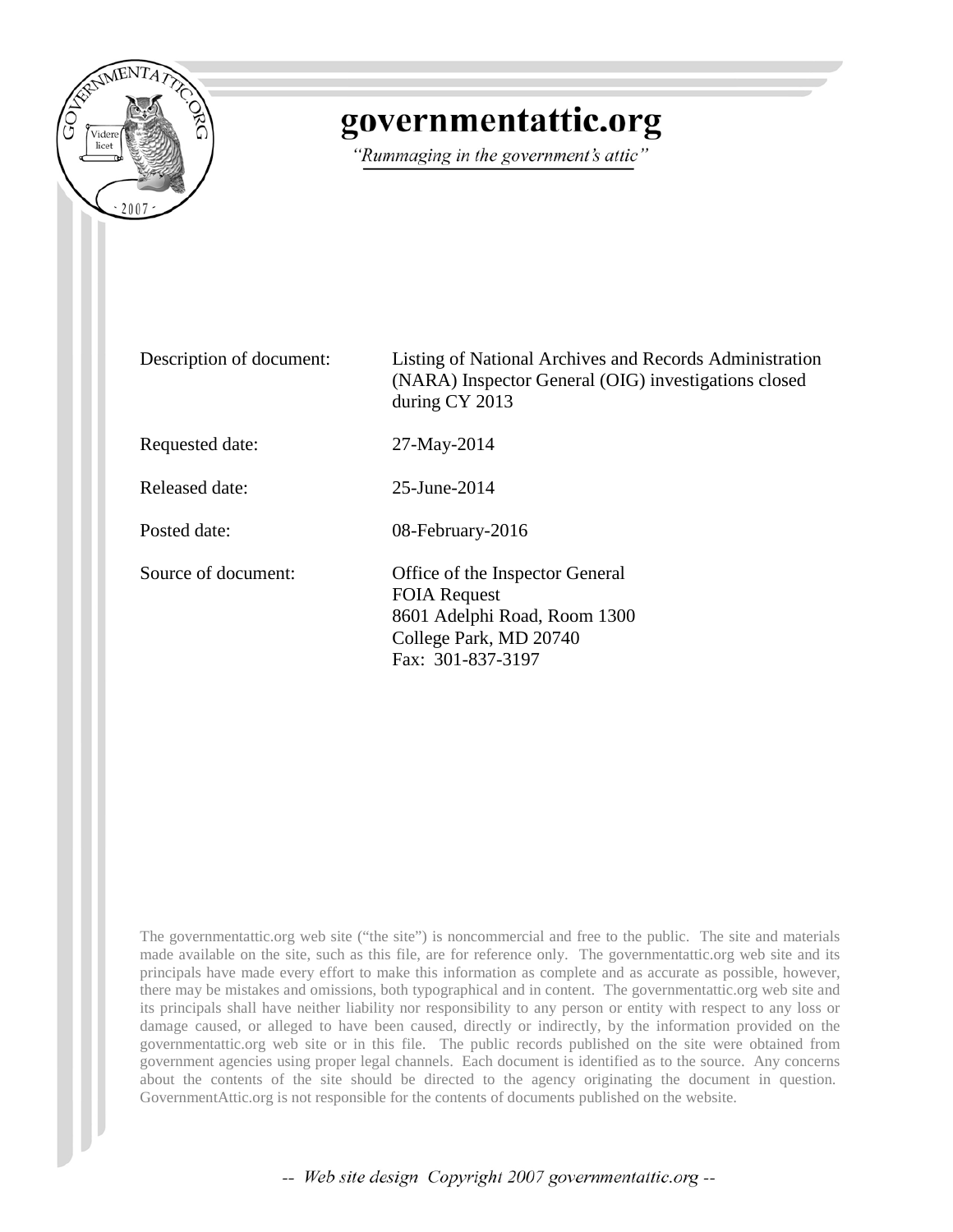

OFFICE *of*  INSPECTOR CENERAL

June 25, 2014

Via email

Re: Request for OIG Investigations Information (NARA OIG FOIA 14-10)

This letter is in response to your letter, postmarked May 27, 2014 requesting "a list of the investigations closed during calendar year 2013." While the OIG does not regularly keep or produce such a record, I was able to generate one and interpreted this as a FOIA request for information about investigations in a "closed final" status. The list generated is attached. Please note the "Title," "Category," and "Specific l" fields relate solely to what the initial allegations were, and are not statements of fact about anything which was substantiated or unsubstantiated.

I am releasing the attached documents from the OIG files with information redacted mainly under FOIA Exemptions  $b(6)$  and  $b(7)(C)$  due to the privacy interests of the parties involved. Redactions pursuant to Exemptions  $b(6)$  and  $b(7)(C)$  included information that constituted a clearly unwarranted invasion of personal privacy and/or records compiled for law enforcement purposes that could reasonably be expected to constitute an unwarranted invasion of personal privacy. Please note all redactions on the disclosed pages were done by replacing information with a black  $X$ 's. In the interests of getting available information to you as fast as possible, I am disclosing this document immediately. If you wish for a redaction by redaction breakdown of exemptions, please contact me.

In accordance with Department of Justice guidance, I would also like to notify you that FOIA excludes certain records from the requirements of the FOIA and this response addresses only those records that are subject to the FOIA.

You have the right to administratively appeal this determination by writing to the Archivist of the United States, National Archives and Records Administration, 8601 Adelphi Road, College Park, MD, 20740, within 35 calendar days of the date of this letter. If you choose to appeal, your

NATIONAL ARCHIVES *and* RECORDS ADMINISTRAT:ON 8601 ADELPHI ROAD, ROOM 1300 COLLEGE PARK. MD 20740-6001 www. *arch iv es .gov*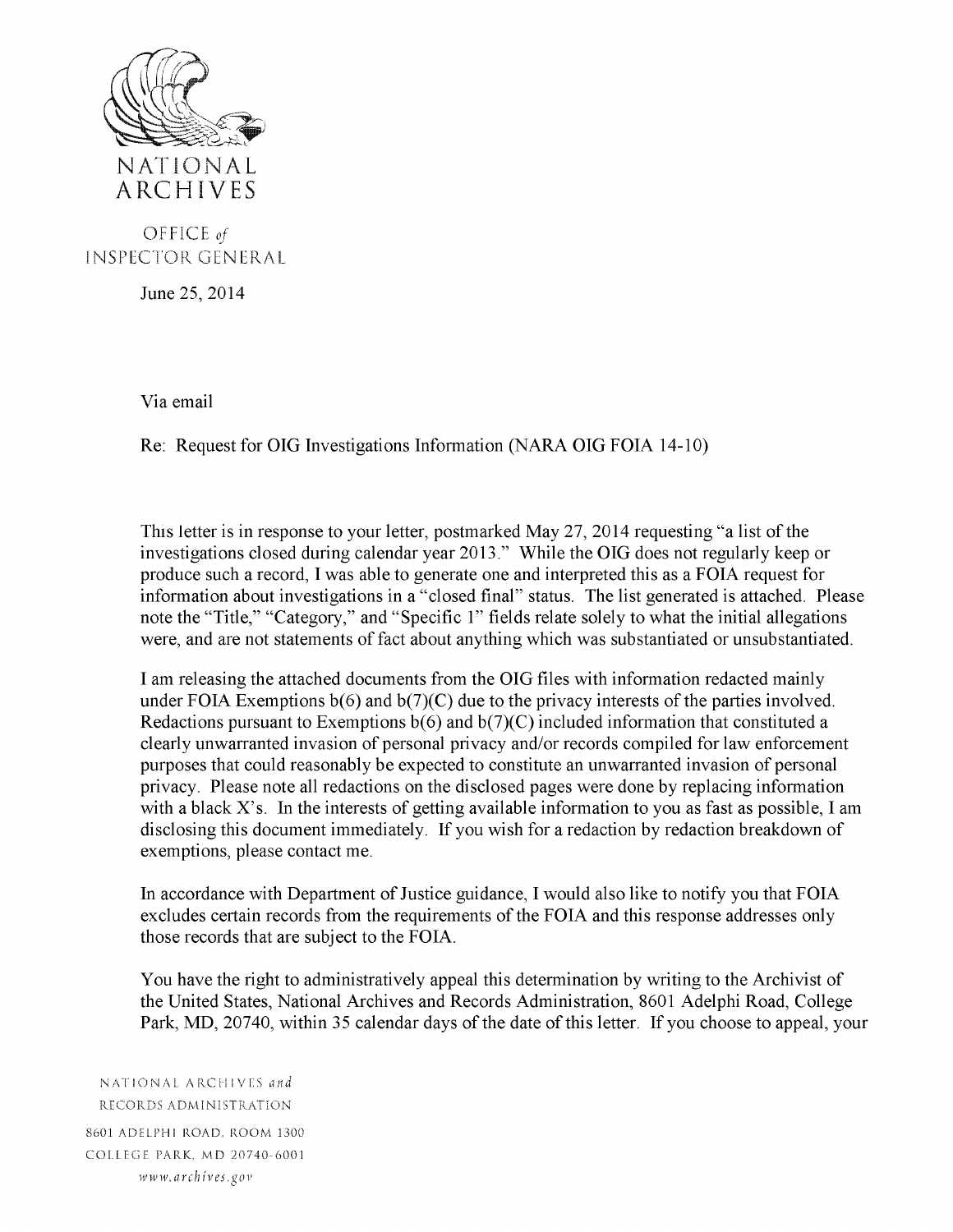appeal letter and its envelope should be clearly marked "Freedom of Information Act Appeal," and you should explain why you believe NARA should release the withheld information.

If you have any questions, you may contact me at 301-837-1966 or john.simms@nara.gov. Thank you for contacting the NARA OIG.

Sincerely,

//signed//

John Simms Counsel to the Inspector General Office of Inspector General National Archives and Records Administration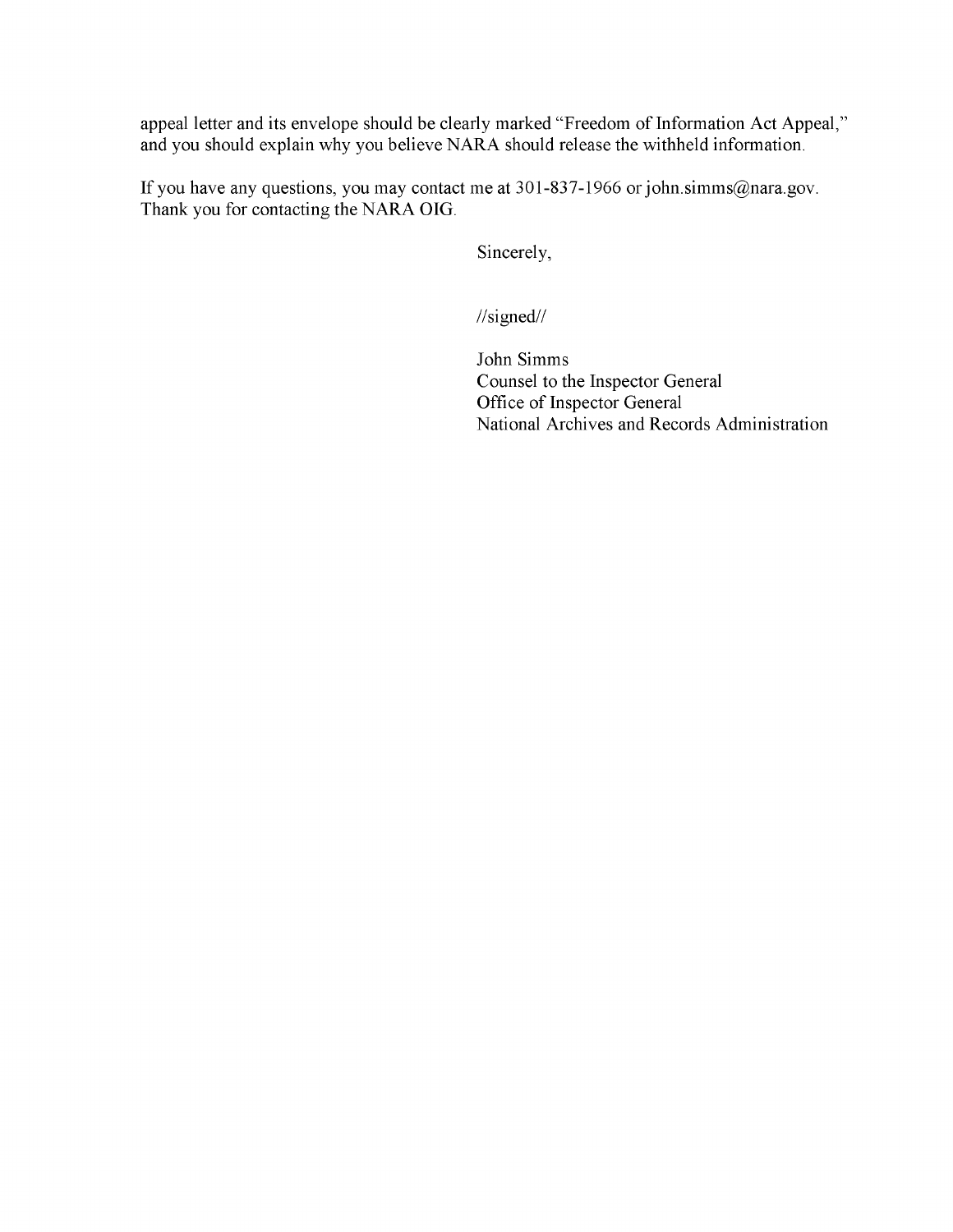## **NARA OIG Cases Closed Final Status**

**Start Range: 01JAN2013 End Range: 31DEC2013**

| <b>Number</b> | Title                                                                                                | Date Initiated Status Date Age |           |                        | Category           | <b>Specific 1</b>                                                                      |
|---------------|------------------------------------------------------------------------------------------------------|--------------------------------|-----------|------------------------|--------------------|----------------------------------------------------------------------------------------|
| 11-0002-I     | ART - XXXXXXXXXX/Theft of Historic                                                                   | 01Oct2010                      | 05Sep2013 | 1070 Fraud/Theft       |                    | $408 -$                                                                                |
|               | Sound Recordings (aka Babe Ruth)                                                                     |                                |           |                        |                    | Theft/Embezzlement                                                                     |
| 12-0012-I     | ART-Theft Of World War II                                                                            | 14Feb2012                      | 07Feb2013 | 359 Fraud/Theft        |                    | - NARA Holdings<br>$408 -$                                                             |
|               | Documents By XXXXXXXXXXX                                                                             |                                |           |                        |                    | Theft/Embezzlement<br>- NARA Holdings                                                  |
| 12-0014-I     | <b>ART-Marshall Plan Photographs</b>                                                                 | 09Mar2012                      | 24Oct2013 |                        | 594 Non-Criminal   | 999 - Miscellaneous<br>Non-Criminal<br>Misconduct                                      |
| 12-0015-I     | ART-Missing Page From Deck Log Of<br><b>USS Malvern Documenting Lincoln's</b><br>Visit To City Point | 09Mar2012                      | 20Nov2013 | 621 Fraud/Theft        |                    | $408 -$<br>Theft/Embezzlement<br>- NARA Holdings                                       |
| 13-0013-I     | <b>SUPPORT - COMPUTER</b><br><b>FORENSICS</b>                                                        | 03May2013                      | 30Sep2013 | 150 Computer<br>Crimes |                    | [none]                                                                                 |
| 13-0015-I     | XXXXXXXXXX - Copyright<br>Infringement                                                               | 31May2013                      | 07Nov2013 |                        | 160 Other Criminal | 599 - Other<br><b>Miscellaneous</b><br><b>Criminal Violation</b>                       |
| 12-0006-I     | <b>Public Transit Subsidy Program</b>                                                                | 23Nov2011                      | 11Dec2013 | 749 Fraud/Theft        |                    | $409 -$<br>Theft/Embezzlement<br>- NARA Funds or<br><b>Property (Non-</b><br>Holdings) |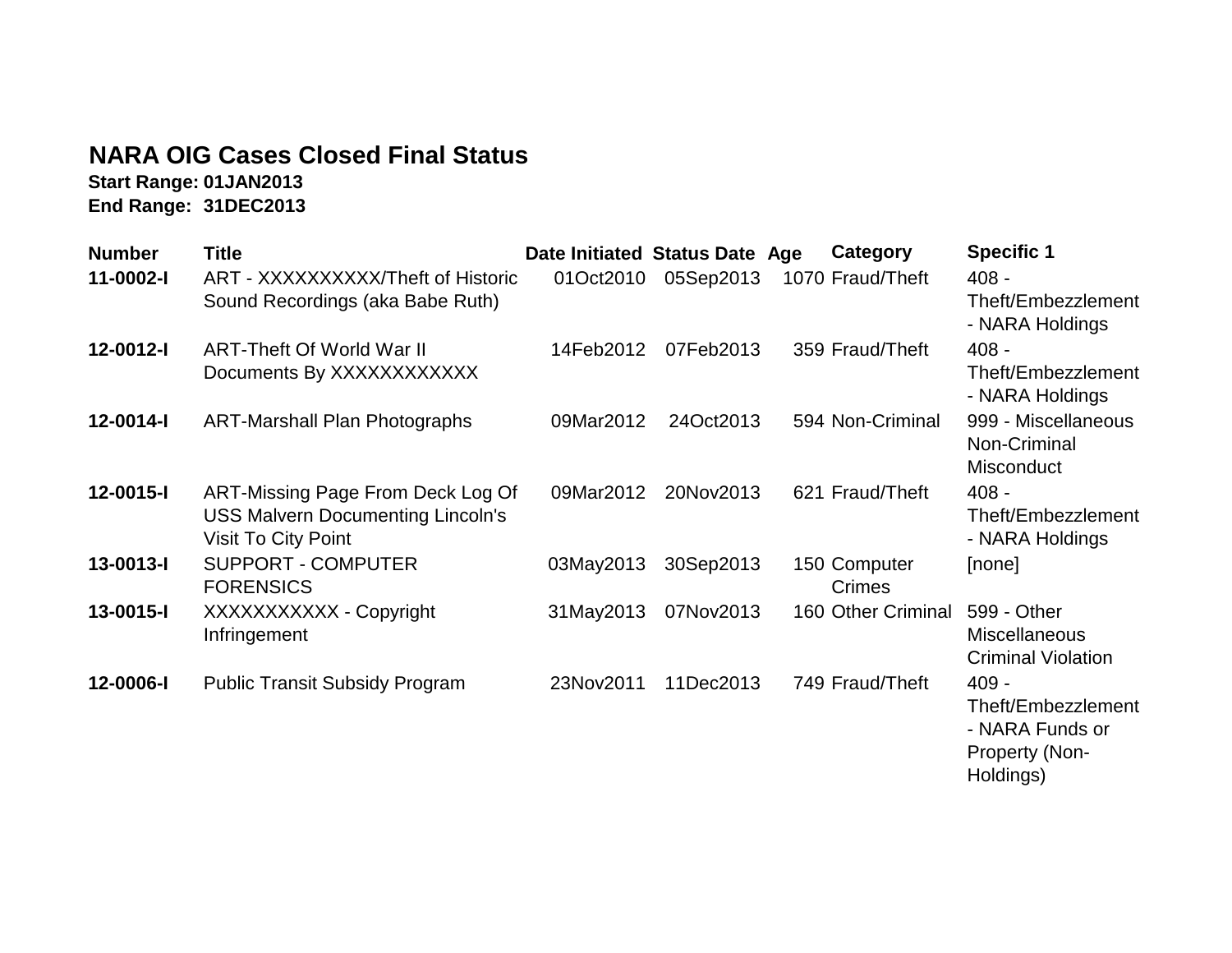## **NARA OIG Cases Closed Final Status**

**Start Range: 01JAN2013 End Range: 31DEC2013**

| <b>Number</b>   | Title                                                                     | Date Initiated Status Date Age |           | Category                    | <b>Specific 1</b>                                                |
|-----------------|---------------------------------------------------------------------------|--------------------------------|-----------|-----------------------------|------------------------------------------------------------------|
| 13-0008-I       | <b>Faulty Aluminum Ladders at FRCs</b>                                    | 25Feb2013                      | 27Jun2013 | 122 Non-Criminal            | 999 - Miscellaneous<br>Non-Criminal<br>Misconduct                |
| $13 - 0011 - 1$ | <b>Energy Savings Performance</b><br>Contracts - Investigative Initiative | 21Mar2013                      | 07May2013 | 47 [N/A]                    | [none]                                                           |
| 13-0012-I       | <b>JFK Library Fire</b>                                                   | 24Apr2013                      | 21May2013 | 27 Non-Criminal             | [none]                                                           |
| 11-0012-I       | Illegal use of equipment: Movie Piracy                                    | 25May2011                      | 02Aug2013 | 800 Other Criminal          | 599 - Other<br><b>Miscellaneous</b><br><b>Criminal Violation</b> |
| $12 - 0021 - 1$ | XXXXXXXXXXXX                                                              | 10Jul2012                      | 24Oct2013 | 471 Other Criminal          | [none]                                                           |
| 12-0023-I       | Conflict of Interest - NGC Referral                                       | 21Sep2012                      | 27Feb2013 | 159 Conflict of<br>Interest | 202 - Post Employee                                              |
| 13-0005-I       | ART-Theft of holdings by Former<br><b>Preservation Lab Branch Chief</b>   | 16Jan2013                      | 17Jun2013 | 152 Fraud/Theft             | $408 -$<br>Theft/Embezzlement<br>- NARA Holdings                 |
| 11-0008-I       | ART-President John F.<br>Kennedy/Marilyn Monroe Photograph                | 16Feb2011                      | 05Dec2013 | 1023 Fraud/Theft            | $408 -$<br>Theft/Embezzlement<br>- NARA Holdings                 |
| 12-0002-l       | <b>ART-Truman Documents Collected</b><br>by XXXXXXXXXXXXXXXXXXXXXX        | 04Oct2011                      | 29Mar2013 | 542 Fraud/Theft             | $408 -$<br>Theft/Embezzlement<br>- NARA Holdings                 |